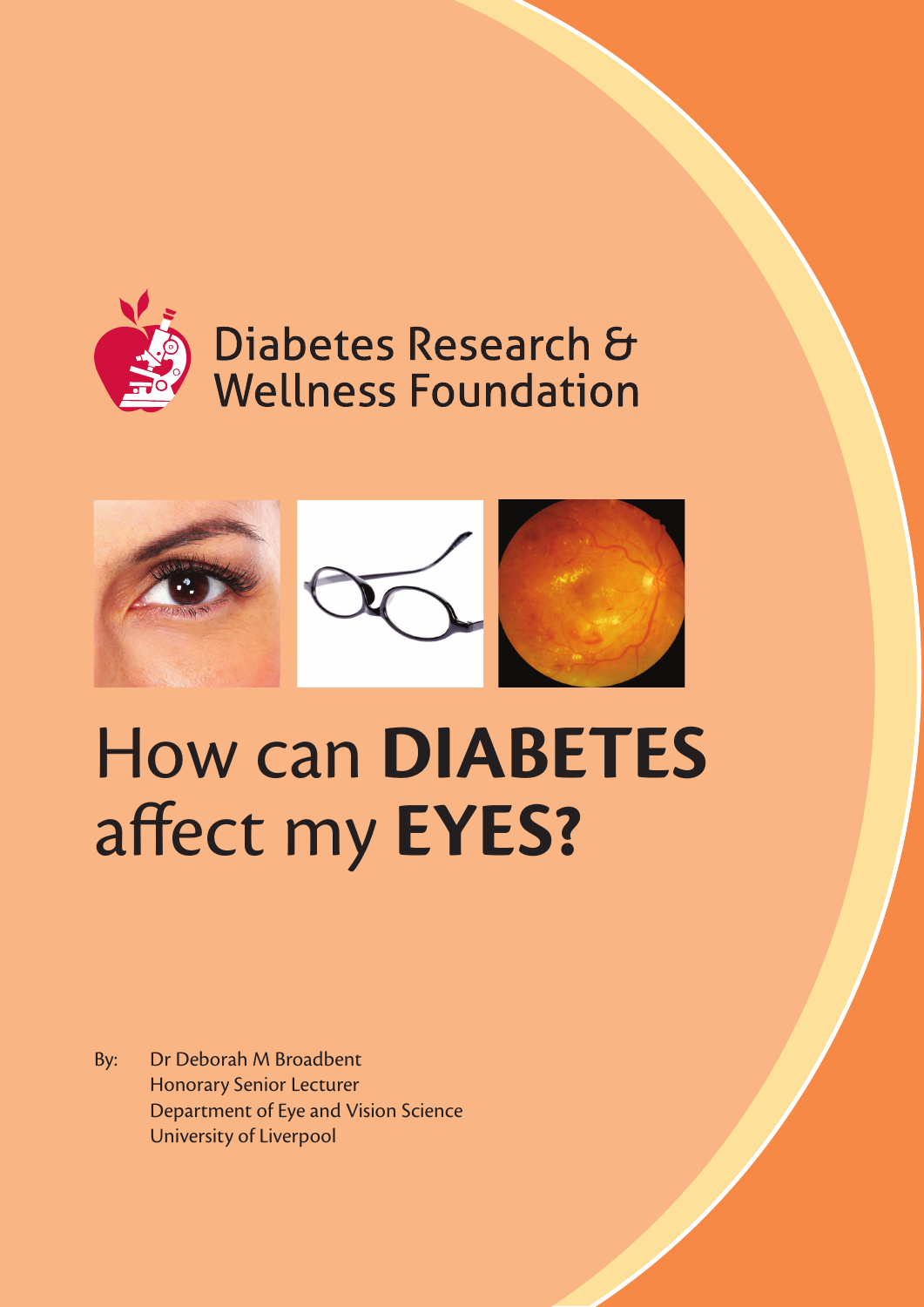#### **What is diabetic retinopathy?**

This leaflet explains how diabetes can affect your eyes, what diabetic retinopathy is, how diabetic retinopathy develops, how it can be treated, how its progress can be slowed and why it is important for people with diabetes to attend regularly for screening.

Diabetic retinopathy is a sight-threatening long term complication of diabetes. The retina lines the inside of the eye and acts rather like the film in a camera. The macula is the small central part of the retina you use to see things clearly and is the part you are using now to read this leaflet. The rest of your retina is used to view the world around you and to see in the dark.

Specific changes in the eye develop as a direct effect of raised glucose levels on the small blood vessels in the part of your eye called the retina and are known collectively as 'diabetic retinopathy'. Changes to these retinal blood vessels can damage your sight.

Let's look at how these changes might affect your vision in more detail.

#### **Background retinopathy**

These are earliest changes. Small swellings develop on the blood vessels and appear as tiny red dots. These are called microaneurysms. Larger red dots are called retinal haemorrhages. They lie within the retina and are rather like a bruise on your skin. Background retinopathy will not affect your vision and does not need treatment (**figure 1**).



**Figure 1** *Background retinopathy - microaneurysms and haemorrhages*



**Figure 2** *Proliferative diabetic retinopathy - new vessels develop on the retina and start to bleed*



**Figure 3** *Diabetic maculopathy - leakage from damaged blood vessels*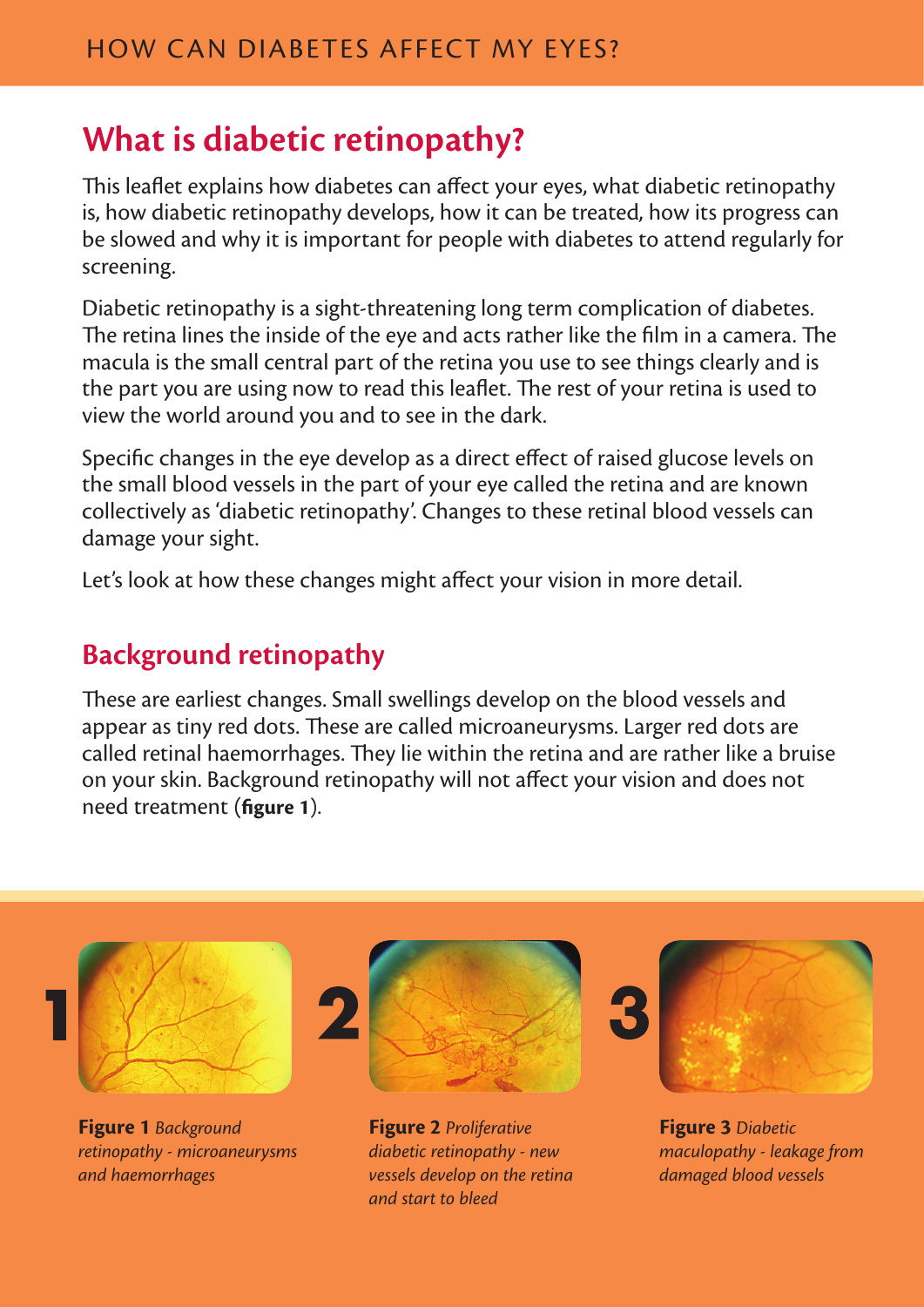#### **Proliferative diabetic retinopathy**

With time, the blood vessels may become constricted, starving the retina of oxygen and nutrition. Different signs can be seen in the retina during this progression. These changes are called 'pre-proliferative retinopathy'.

Eventually new blood vessels may develop on the surface of the retina. This is called 'proliferative diabetic retinopathy' (**figure 2**). If this happens your sight will be at risk as these new blood vessels may bleed or may develop into scar tissue.

If the new vessels bleed into the jelly (vitreous) inside the eye you may see a sudden shower of floaters or cobwebs, or your sight may become completely blurred. This is called a 'vitreous haemorrhage'. You should contact your GP or an eye department **immediately** for advice if you experience these symptoms.

The scar tissue can pull the retina away from the underlying nourishing layers of the eye - a 'traction retinal detachment'. If this occurs at the macula, it will cause a drop in vision and will require an operation on the eye called a vitrectomy.

#### **Diabetic maculopathy**

A more frequent effect of diabetes on your vision is if damage occurs to the blood vessels in the macular region of the retina. This is called 'diabetic maculopathy'.

The commonest change is that the blood vessels become leaky (**figure 3**). Fats and fluid that are normally carried along in the bloodstream leak into the macular region. Fluid leakage causes water-logging in the retina and is called 'oedema'. Because the macula is used for detailed vision, if you develop maculopathy you may notice progressive blurring of your vision, particularly when reading.

It is now recognised that there is a particular type of maculopathy which is due to traction between the retina and the vitreous (vitreomacular traction) in the absence of scar tissue. This can be seen using an imaging technique known as Optical Coherence Tomography (OCT).

Occasionally, the blood vessels in the macula itself may become so constricted that the macula becomes starved of oxygen and nutrition. This is called 'ischaemic maculopathy' and it does not usually respond to any type of treatment.

# **Diagnosis and treatment**

If the changes are not treated, it is likely that some, or all, of your sight may be lost. It is likely that treatment will need to be repeated at intervals during a person's lifetime.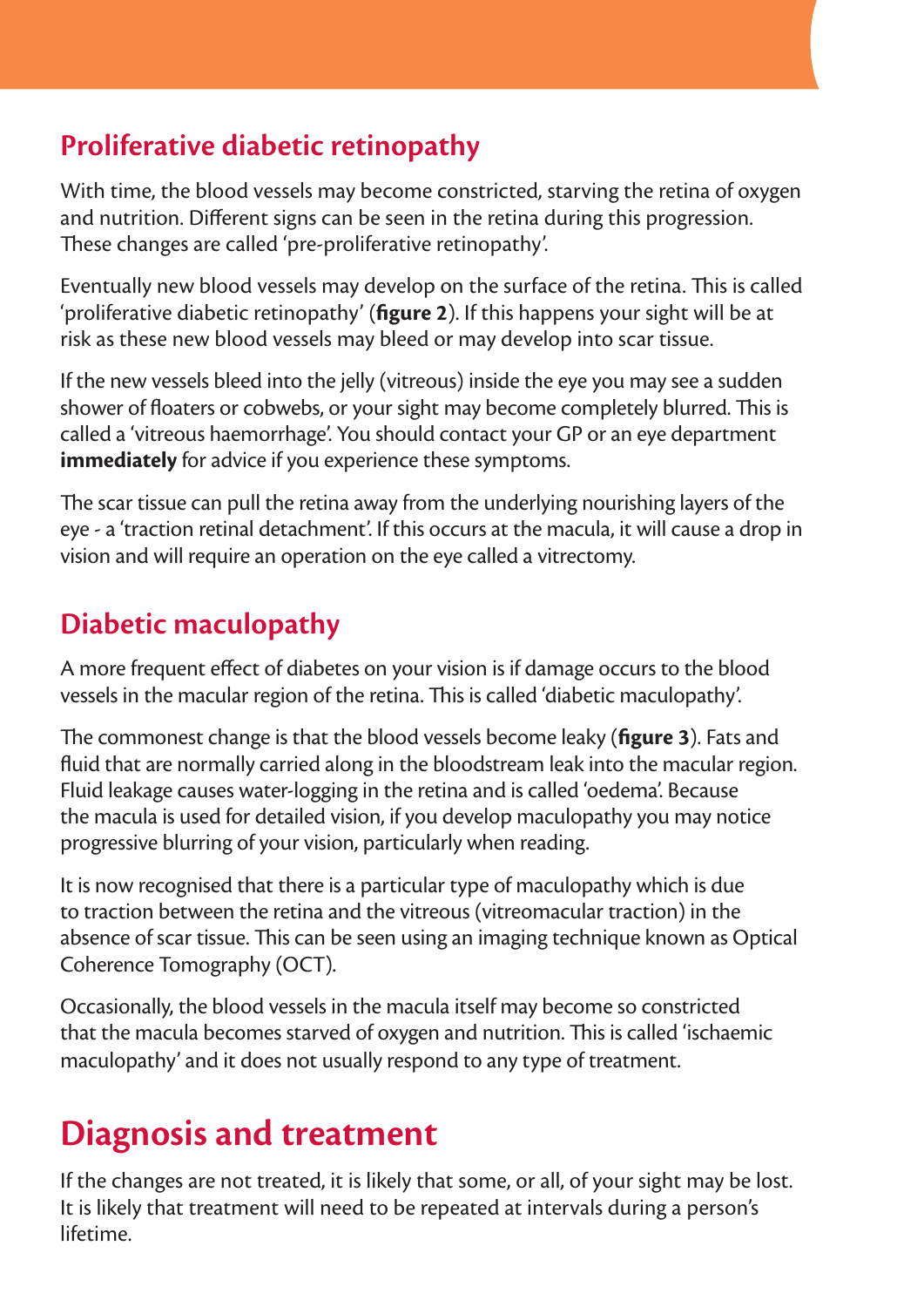Laser treatment was the only treatment for sight threatening diabetic retinopathy (STDR) for many years. The aim of laser treatment is to stabilise the changes in your eyes caused by diabetes. Laser treatment does not generally improve your sight, although in some cases it might.

These days, newer treatments for diabetic retinopathy are being used. Various substances can be injected into the vitreous of your eye (intravitreal injections), particularly for maculopathy. The most encouraging results are from intravitreal injections of drugs which reduce the production of vascular endothelial growth factor (VEGF) in the eye. VEGF promotes both the development of new vessels and leakage. Intravitreal injections of anti-VEGF agents have been shown to be superior to laser at improving the vision in patients with maculopathy. They are usually given monthly for a number of months and then as needed.

The National Institute for Health and Clinical Excellence (NICE) has approved the use of certain anti-VEGF agents as the first line of treatment for patients with visual impairment due to moderate or severe macular oedema affecting the centre of the vision. If your vision is good and the oedema is not so severe, laser treatment can still be considered. Steroid injections are effective but they can cause cataracts and glaucoma. If you have had a cataract operation, NICE has also approved the use of steroid injections if anti-VEGF agents have been ineffective. They are usually repeated every 4-6 months. In vitreomacular traction a vitrectomy may be the first line of treatment.

Laser treatment largely remains the treatment of choice for proliferative retinopathy. If you have proliferative retinopathy, or your eye specialist thinks you soon may, a large number of laser burns will be applied to the outer part of the retina, the part of the retina that allows you to see to the sides and in the dark. If given early this treatment is very successful (9 out of 10 people). There have been a number of studies recently comparing the use of anti-VEGF agents in combination with laser, or instead of laser, for proliferative retinopathy. Anti-VEGF injections have been shown to be as effective as laser for proliferative retinopathy but it is too early to say whether this is a long term option. They are also sometimes given as an adjunctive treatment prior to vitrectomy for patients with advanced retinopathy.

### **The importance of screening**

Untreated diabetic retinopathy is a common cause of blindness in the workingage population. Treatment is effective at reducing sight loss but only if given at the appropriate stage in the progression of changes. Unfortunately diabetic retinopathy may not affect your sight until the changes are quite advanced. At this stage treatment may be much less effective. Every person with diabetes aged 12 years or older should be invited for screening on a regular basis. You should contact your GP if this doesn't happen.

At your screening appointment drops will be used to dilate your pupils and then photographs will be taken of your retinas.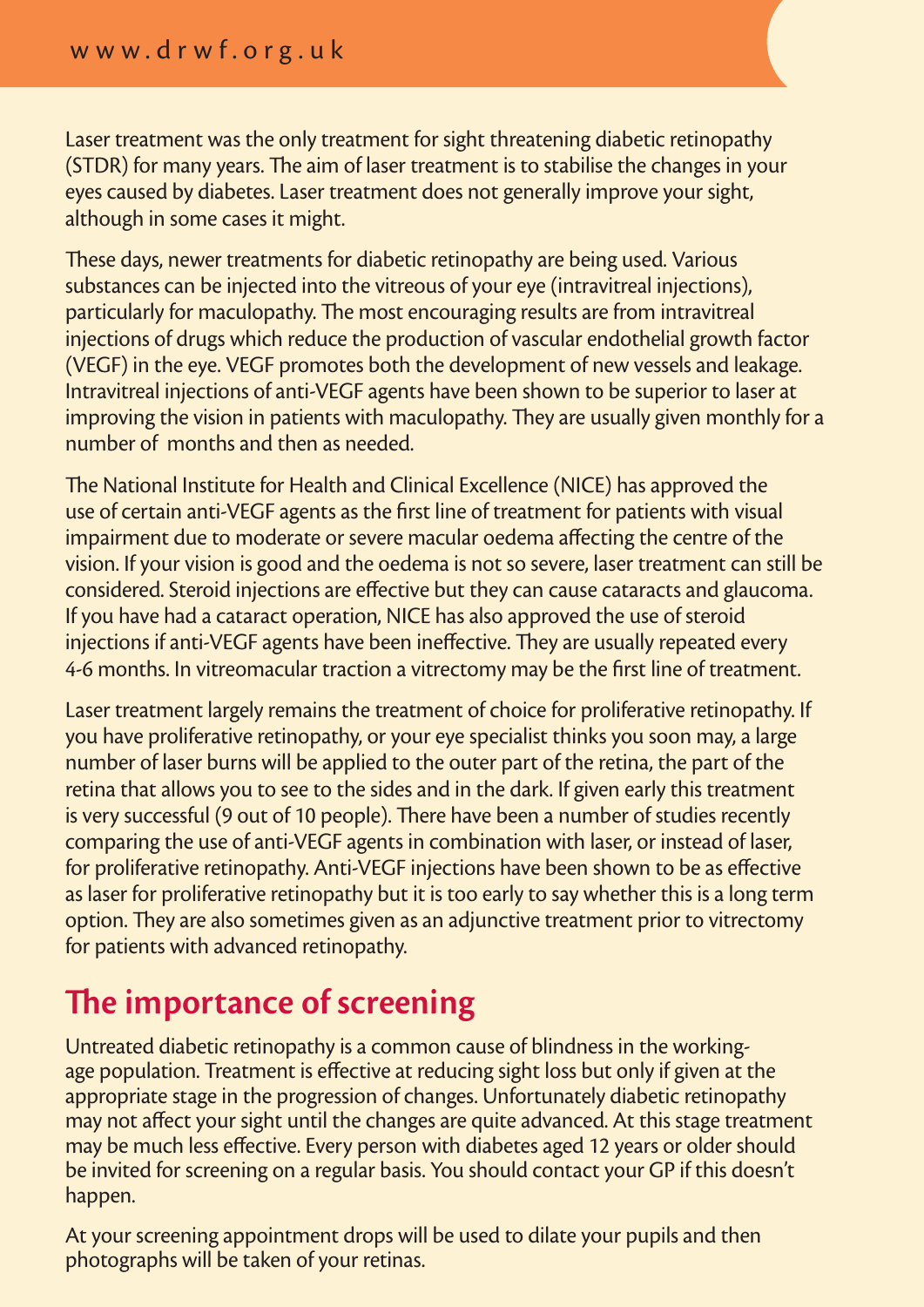If problems are detected you will be referred to an eye specialist for treatment and follow up. You should also visit your optician every 1-2 years to get your eyes tested for glasses. **However, this does not replace a screening test.** 

## **Other effects of diabetes on the eye**

- People with diabetes may occasionally develop double vision due to paralysis of the muscles that control eye movement. This is usually temporary and resolves by itself.
- There is a relationship between diabetes and the development of open angle glaucoma. Glaucoma is a condition causing a rise in the pressure within the eye leading to damage to the delicate nerves at the back of the eye. If untreated this results in loss of vision. Glaucoma is usually treated with eye drops.
- People with diabetes are also at increased risk of developing blocked blood vessels in the eyes. This is rather like having a stroke in the eye. In some circumstances this causes a sudden and dramatic drop in vision. In other cases the vision is not affected. The risk is higher if the blood pressure is also high. Blood thinning drugs, such as aspirin and clopidogrel, reduce the chance of further attacks.
- Probably the most common eye condition that people with diabetes develop is cataracts. A cataract is cloudiness of the lens of the eye and leads to progressive blurring of vision. As we get older it is common for all of us, with and without diabetes, to develop cataracts. If a cataract affects your quality of life or prevents a good view of the retina it can be treated by simple keyhole surgery.

# **Top tips for healthy eyes**

The following measures can help to reduce your risk of developing diabetic retinopathy and to slow the progress of sight-threatening changes if they do develop.

- See your doctor regularly to check, and treat, your blood pressure.
- Control your blood glucose as effectively as possible.
- Keep your regular screening appointment.
- For your eyes and general health, you should also have your cholesterol levels checked regularly.
- You are advised not to smoke.

**Remember: Always get advice if you have a problem with your sight.** 

# **More information**

If you are worried about retinopathy speak to your diabetes healthcare professional or your ophthalmologist. More information is also available from NHS Choices: **www.nhs.uk** and from the NHS Diabetic Eye Screening Programme:

**www.gov.uk/topic/population-screening-programmes/diabetic-eye**